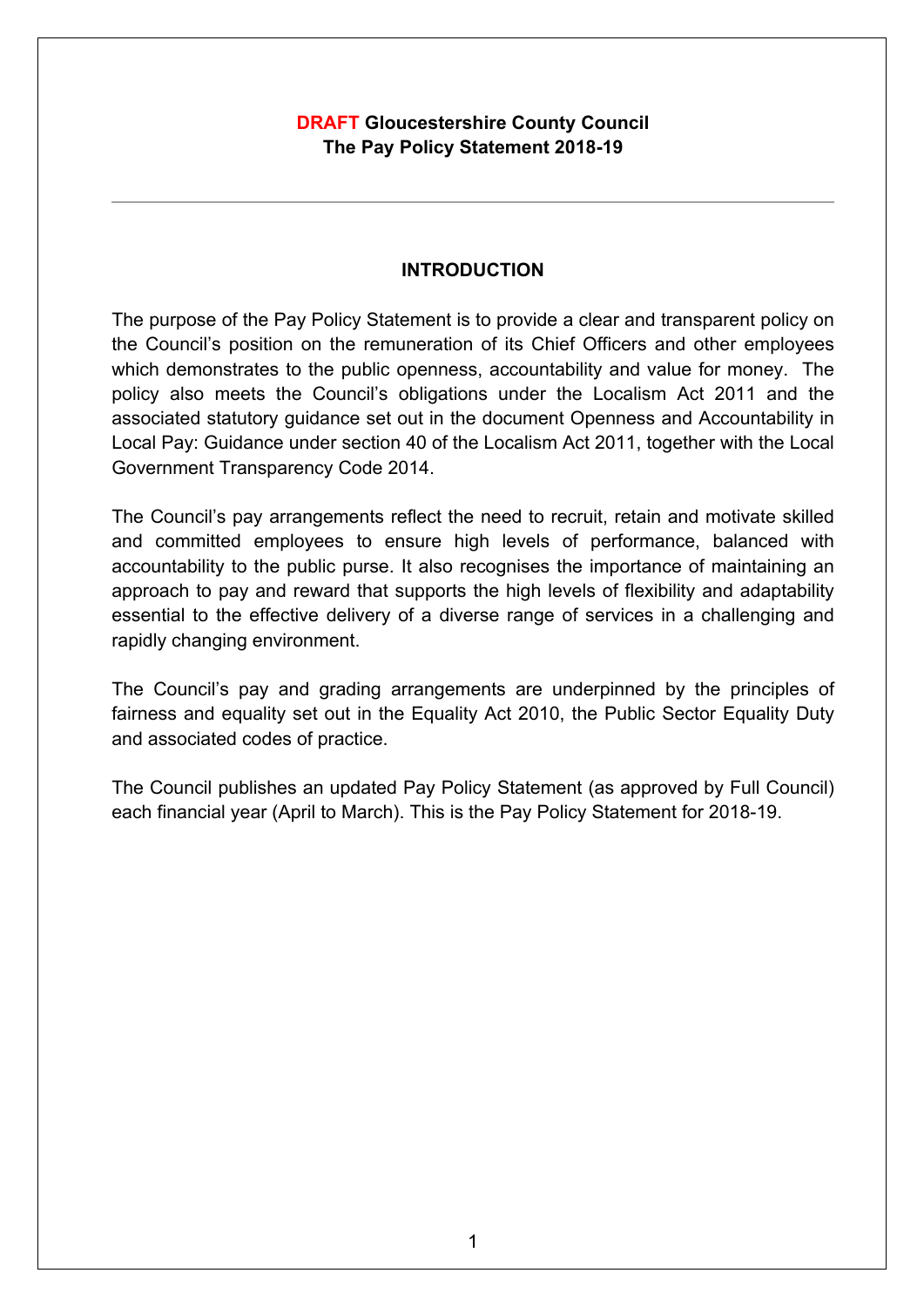## **What is covered in the Pay Policy Statement?**

This statement sets out the Council's policies for the financial year 2018-2019 relating to the remuneration of all non school employees including explicitly:

- Remuneration of Chief Officers
- Remuneration of the lowest paid employees
- Relationship between the remuneration of Chief Officers and other employees

Remuneration for the purposes of this statement includes:

- Basic salary
- Any other allowance or fee arising from employment
- Pension on early termination of employment
- Redundancy pay

The term 'Chief Officer' refers to those defined as such within the Localism Act 2011. This policy therefore covers the Chief Executive and those posts which report directly to him/her and also the next management tier below (excluding any secretarial or clerical roles). Applying this principle to the Council's present senior management structure, which utilises a 'cluster' model to compress hierarchy, this group is taken to comprise: the Chief Executive; the 'cluster chairs'; and other directors within the senior management team 'cluster groups'. *All references to Chief Officers in this policy statement are in respect of the above roles (i.e. to be distinguished from the wider group of senior staff employed on Executive Reward Band grades, all of whom are subject to 'chief officers' national conditions of service).*

The term **'lowest paid'** is defined as a full-time employee on the bottom point of grade B of the Green Book pay scales. These are the lowest paid employees other than apprentices, which are currently paid less to reflect the nature of the training and development role.

In September 2014 the Council introduced a discretionary 'Gloucestershire Living Wage Supplement' (currently at a rate of £7.85 per hour) to eligible employees at grades B and C. This operates as a discretionary non-consolidated top-up to £7.85 for those employees whose contractual rate of pay is less than £7.85 per hour. Continuation of the Supplement is subject to annual approval to funding through the budget-setting process.

## **Who does the Pay Policy Statement apply to?**

This pay policy statement applies to all non-schools employees of Gloucestershire County Council, including the Gloucestershire Fire and Rescue Service (GFRS) and centrally employed teachers.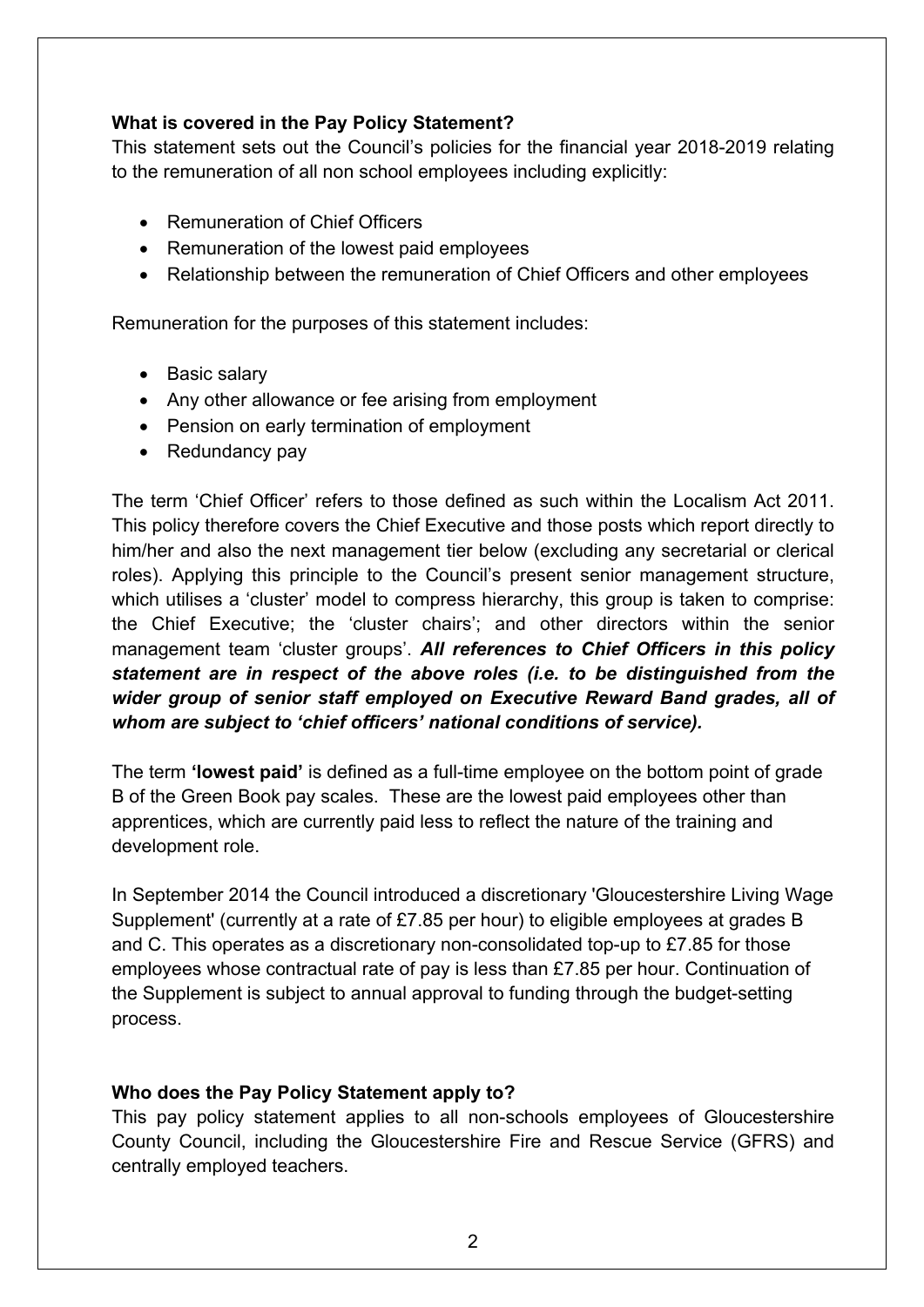Locally managed schools are not covered by this policy but are separately required to produce an annual pay policy setting out the terms on which the remuneration of their staff (including pay awards) is based.

# **POLICY STATEMENT**

### **Job evaluation**

- 1. The job evaluation (JE) process is applied to all jobs in the Council unless the salary is set nationally (e.g. Firefighters). JE is a process by which organisations evaluate comparative job size by reference to a range of factors that measure and ascribe numerical values to the levels of responsibility to be carried by the job holder and the associated knowledge/skills required for effective job performance. The highest rated jobs are placed at the top of the grading structure and the lowest rated at the bottom. Objective application of a non-discriminatory JE scheme ensures that different jobs of 'equal value' are paid at the same rates.
- 2. The Council is committed to ensuring the fair and non-discriminatory determination of pay in accordance with equal pay legislation (Equality Act 2010) and the local government 'single status' agreement of 1997. The Council applies nationally recognised JE schemes, which were introduced in 2003 in consultation and agreement with our recognised trade unions.
- 3. The Hay JE scheme is used to evaluate senior manager jobs within the Council, which are those placed within the Executive Reward Band grades. The GLPC (Greater London Provincial Council) JE scheme is used to evaluate all other posts within the Council.

## **Grades and salary bands**

- 4. As noted above, once a job has been evaluated, the total JE score will determine the pay grade or band that will apply to the post.
- 5. The pay scale that applies to senior staff employed under the chief officers' national conditions of service is called Executive Reward Bands.
- 6. There are two Chief Officer posts that are currently on a 'spot salary' (i.e. no incremental progression). These are:
	- The Chief Executive (Head of Paid Service)
	- The Chief Fire Officer, whose post is also that of a director with wider responsibilities for several other services within the Council
- 7. The Council's policy is to apply the nationally negotiated pay award for the following groups of employees: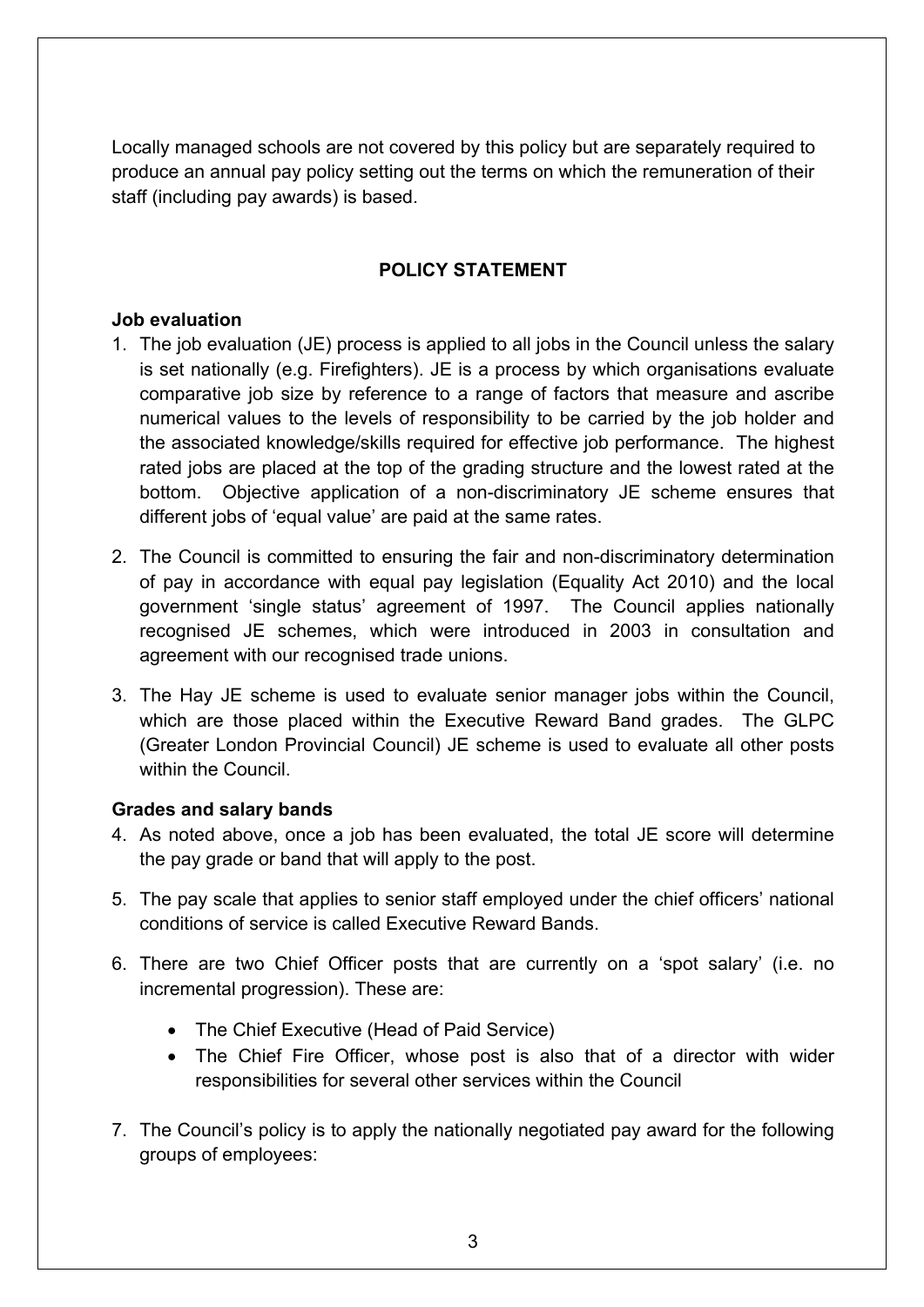- Joint Negotiating Committee for Chief Executives national Salary Framework and Conditions of Service Handbook
- Joint Negotiating Committee for Chief Officers of Local Authorities (for employees attached to Executive Reward Bands)
- National Joint Council for Local Government Services ('Green Book') conditions of service (for employees attached to Grades B-L)
- Soulbury Committee national negotiating body (for Educational Psychologists)
- National Joint Council for Local Authority Fire and Rescue Services ('Grey Book')
- National Conditions of Service for School Teachers in England and Wales ('Burgundy Book') - relates to teachers employed in maintained schools (n.b. there are a small number of 'centrally employed' teachers within the Council to whom this agreement is applied).

Any changes to the Council's pay scales/grading structure are developed through consultation and negotiation with the relevant recognised trade unions, and subject to final approval by the Council's Appointments Committee and Full Council as appropriate. Full details of the Council's Appointments Committee are set out in the Council's Constitution (a copy of which is available on the Council's web site).

8. Senior salaries of over £100,000:

The following senior employees have an FTE salary of £100k plus:

- Chief Executive (Head of Paid Service)
- Director: Strategic Finance (Section 151 Officer)
- Director of Children's Services
- Commissioning Director: Adults and DASS (Statutory Director of Adult Social Care)
- Chief Fire Officer (and service director)
- Strategic Commissioning Director: Communities and Infrastructure

It is noted that, if the Chief Officers' national pay claim for an increase comparable to Local Government Services (Green Book) is awarded (at 2% or higher), two additional posts will come into the above category during 2018-19 (i.e. Director of Public Health and Operations Director: Adult Services & Business Development).

Any future changes to salary scales for Chief Officers will be submitted to Full Council as an amendment to this Pay Policy Statement.

9. The Council provides a discretionary Gloucestershire County Council Living Wage Supplement (GCC LWS), which has been paid to all eligible employees since 1 September 2014. This enables lower-paid employees whose contractual rate of pay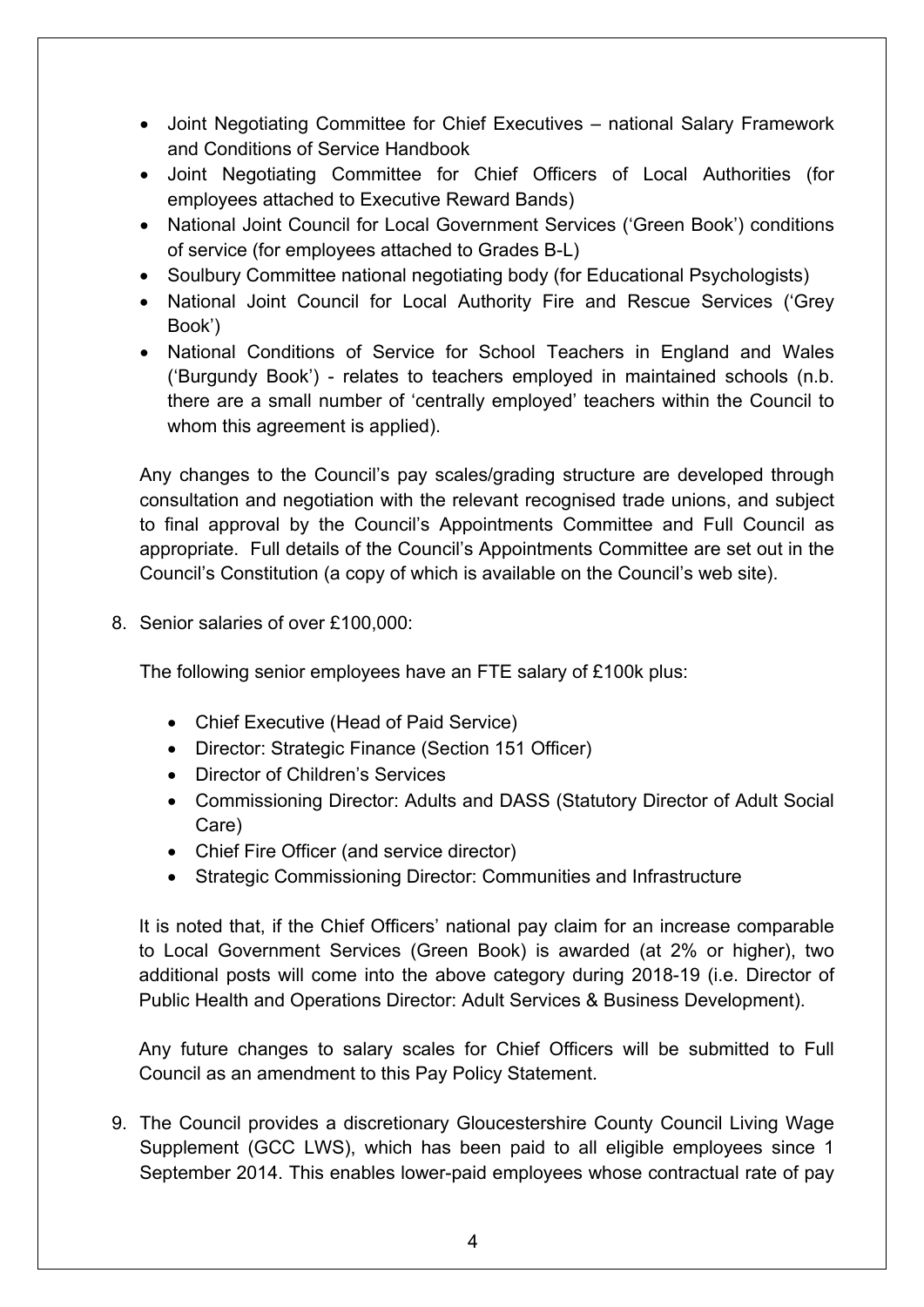is less than £7.85 per hour to receive a non-consolidated 'top-up' to bring their pay to the designated level. The minimum pay rate for the purposes of the GCC LWS is presently £7.85 per hour. It is anticipated the GCC LWS will be superseded by April 2019 with the implementation of the national pay award, including introduction of a new national pay spine. It should be noted that the GCC LWS is a local arrangement that is entirely separate from the similarly-titled statutory National Living Wage (£7.83 from 1<sup>st</sup> April 2018) and the non-statutory Living Wage Foundation rate (currently £8.75) (also known as the Real Living Wage).

#### **Remuneration on recruitment**

*The same recruitment and remuneration policies apply to all employees regardless of grade.*

- 10.Where there are difficulties in recruiting to a particular type of post and it can be evidenced that the Council is paying below the market rate for the job, a market rate supplement (MRS) may be paid in addition to the evaluated pay rate.
- 11.The amount of the MRS is based on market rate data and is reviewed annually. The MRS is removed or adjusted when market data shows that it is appropriate to do so, or otherwise at the Council's discretion. In the case of Chief Officers the MRS must be agreed by Appointments Committee, and for all other employees it must be agreed by the Chief Executive.
- 12.Candidates are normally appointed on the minimum salary point of the grade for the post. However, if a candidate is already being paid above the minimum point of the post they are applying for, the appointment may be made on the next increment(s) above their current salary subject to not exceeding the maximum of the grade.
- 13.The Appointments Committee is responsible for recommending to Full Council the appointment (on a permanent or temporary or acting up basis) of the Chief Executive. The Committee is also responsible for the appointment (on a permanent or temporary or acting up basis) of the Chief Finance Officer, the Monitoring Officer, the Chief Fire Officer, the Director of Public Health and all Strategic Commissioning Directors, including the statutory posts of Director of Children's Services and Director of Adult Social Care. Appointments to these roles are made within the approved salary range for the post.
- 14.Where it is necessary for a newly appointed employee to relocate in order to take up an appointment the Council may, in exceptional circumstances, make a contribution towards the reimbursement of relocation expenses.
- 15.The Council will only make interim appointments in exceptional circumstances, subject to an approved business case and subject to an IR35 tax assessment. In this context an 'interim' appointment will be an engagement other than through a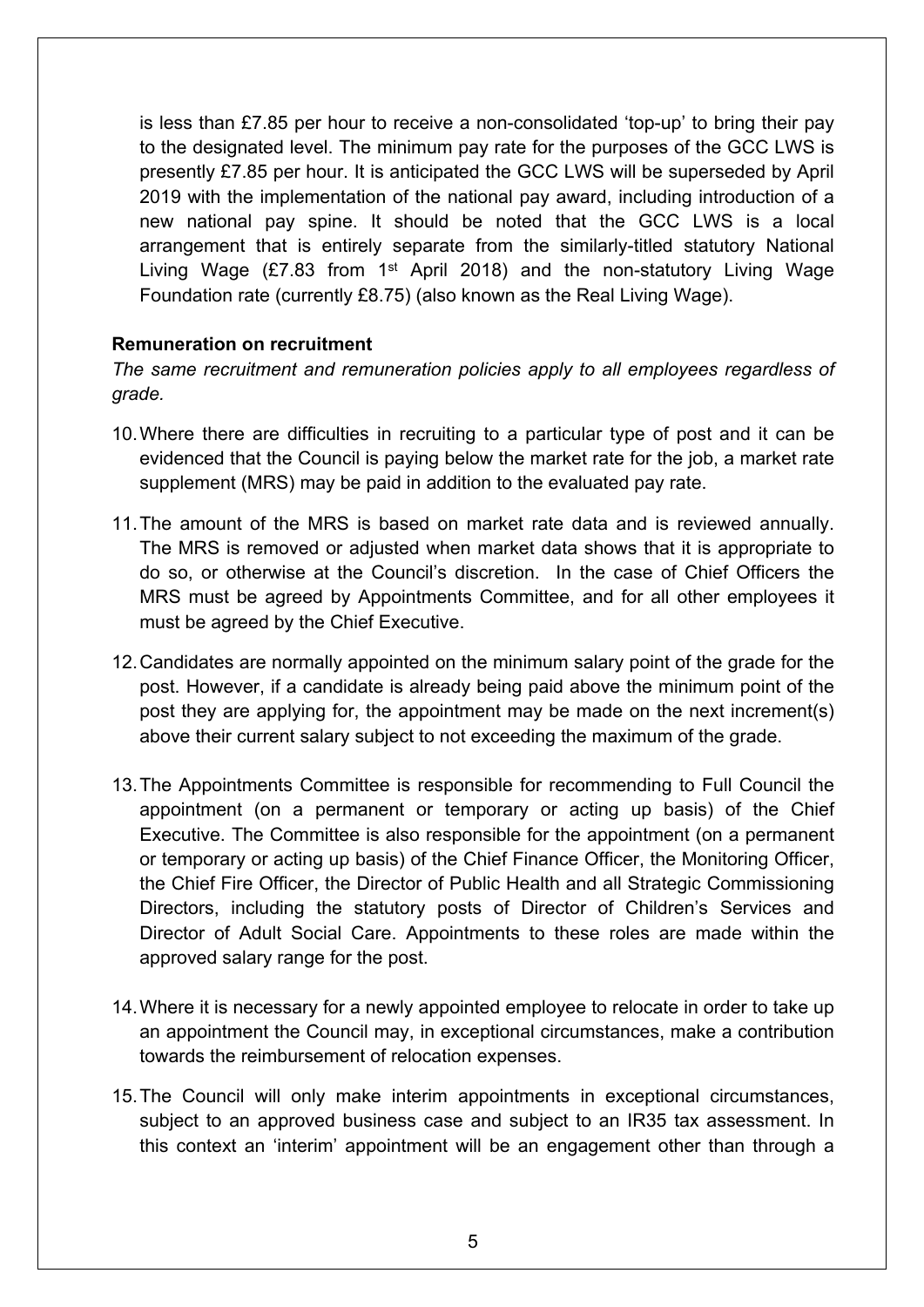regular contract of employment on standard Council terms and conditions of service (e.g. engagement through an agency or consultancy arrangement).

The Council is conscious of the need to secure value for money in the contractual arrangements for all appointments, including the need to ensure any individual is not inappropriately enabled to achieve a more favourable position in respect of their tax liabilities ('tax avoidance') than might otherwise apply. The Council will therefore have proper regard to this principle in applying the HMRC test for tax status under the IR35 tax provisions for 'off-payroll' engagements.

#### **Increases and additions to remuneration**

- 16.The Council's policy is to apply any nationally negotiated pay awards to employees at all levels of the Council. An exception to this will be where employees have transferred to the Council under the Transfer of Undertaking (Protection of Employment) Regulations 2006 ('TUPE'), retaining statutory protection of the pay and conditions that applied with their previous employer. Any pay award in such circumstances will not be automatically applied but will be considered on a case-bycase basis and with due regard to equal pay legislation. For staff employed on the Executive Reward Bands, incremental progression through the band is based on verification of satisfactory performance measured over a 12 month period. Increments are paid on 1<sup>st</sup> April each year or six months after the start date (if starting date is between October and April) with April increments payable thereafter, subject to the performance review. There is no provision for payment of an increment at any other time or in any other circumstances.
- 17.For employees on the Green Book pay scales, increments are awarded up to the maximum of the grade subject to the employee meeting the requirements of the job. Increments are paid on the 1<sup>st</sup> April each year, or six months after the start date (if starting date is between October and April) with April increments payable thereafter. The next annual increment will be withheld from an employee issued a formal warning under the Council's Disciplinary or Capability procedures. Social Workers (Children's Services and Adult Social Care) will receive an additional increment on satisfactory completion of their probationary AYSE year. There is no provision for payment of an increment at any other time or in any other circumstances.

#### **The use of bonuses**

18.The Council does not make any bonus payments.

#### **Payment on ceasing to be employed by the Council**

19.With the exception of firefighters (see 20 & 22 below) the Council operates the same redundancy policy for all staff, including Chief Officers and the lowest paid. The payment is based on the statutory redundancy table in respect of the 'age' and 'length of service' factors, but provides a multiplier of 1.75 to the number of weeks' pay due, and payment is calculated on actual weekly pay rather than being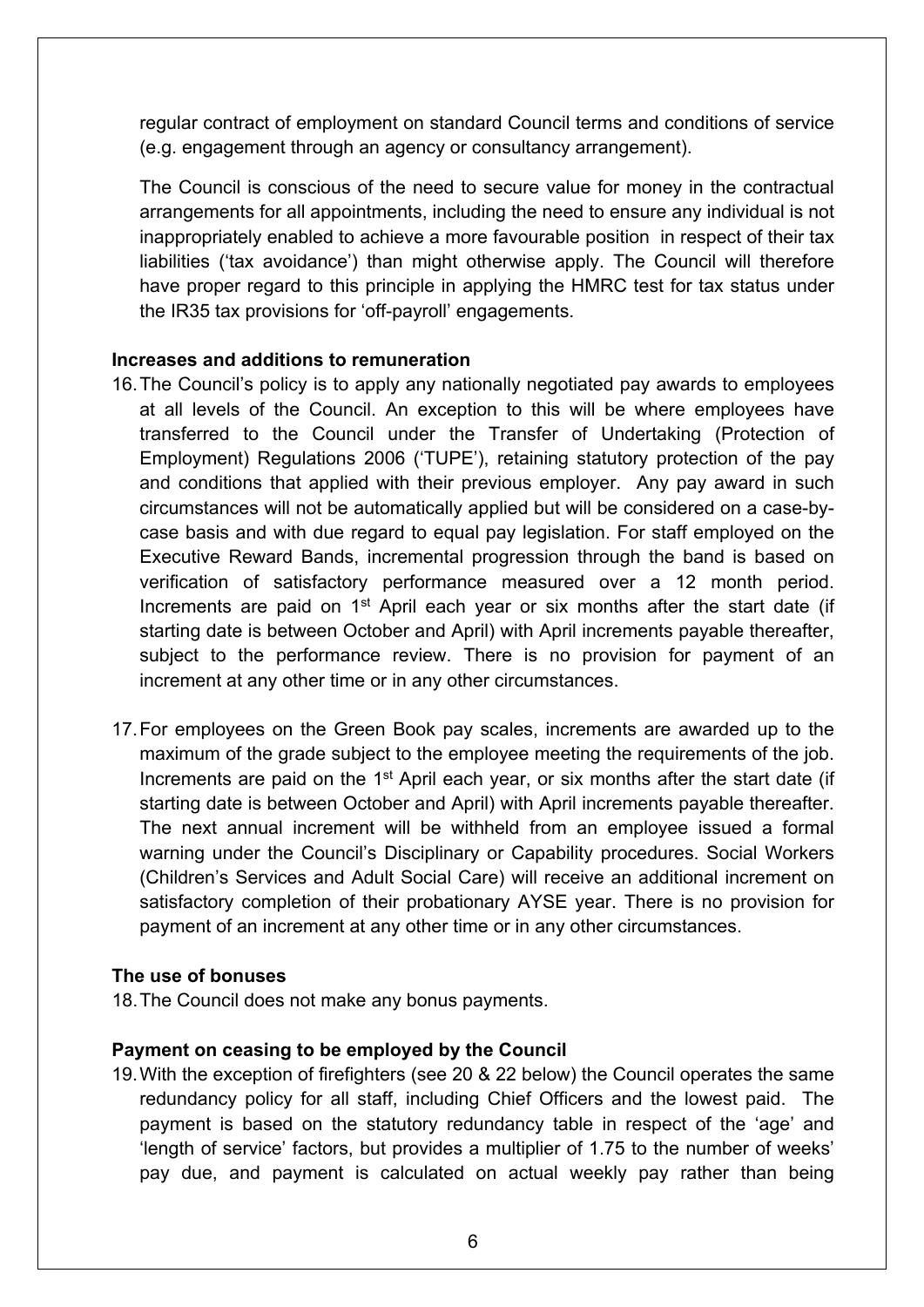restricted to the statutory maximum. The application of a multiplier and use of actual pay are discretions permitted under the Local Government (Early Termination of Employment) (Discretionary Compensation) (England and Wales) Regulations 2006 (as amended), and the Council's policy in this regard has previously been approved by the Appointments Committee.

- 20.For those posts that fall within the remit of the Firefighters' Pension Scheme, redundancy pay is calculated using the statutory redundancy scheme but based on actual weeks' pay, rather than the statutory minimum. This group falls outside the regulations specified above and therefore the Council does not have the discretion to consider further enhancing the redundancy payment for a firefighter.
- 21. Full Council is responsible for approving the dismissal of the Head of Paid Service, the Monitoring Officer or the S.151 Officer (Director of Strategic Finance). The dismissal of the Chief Fire Officer, the Director of Public Health and all Strategic Commissioning Directors is the responsibility of the Appointments Committee.
- 22.The Council will only make early payment of pension benefits in line with the relevant pension scheme regulations and the Pension Policy Statement which applies to all those staff who are scheme members, irrespective of grade. Any payments made in respect of early retirement for firefighters will be in accordance with the provisions of the Firefighters' Pension Scheme(s).
- 23.Any employee of the council in a teaching role but who is not employed in a school (a 'centrally-employed' teacher) and is subject to the Burgundy Book (Teachers' national conditions of service) will receive only the statutory redundancy payment if exercising their option under the Teachers Pension Scheme to take an enhanced pension.

#### **Re-engagement**

24.The Council will not for at least two years re-engage ex employees who have left with a redundancy or pension or other severance payment, unless in exceptional circumstances (e.g. where an employee may have retrained in an area of skills shortage). A business case approved at director level and agreed by the Chief Executive is required before a final decision is made to re-engage within the two year period. Any re-engagement will also be subject to any regulations on abatement of pension that may apply. The same policy will be applied to all employees irrespective of grade.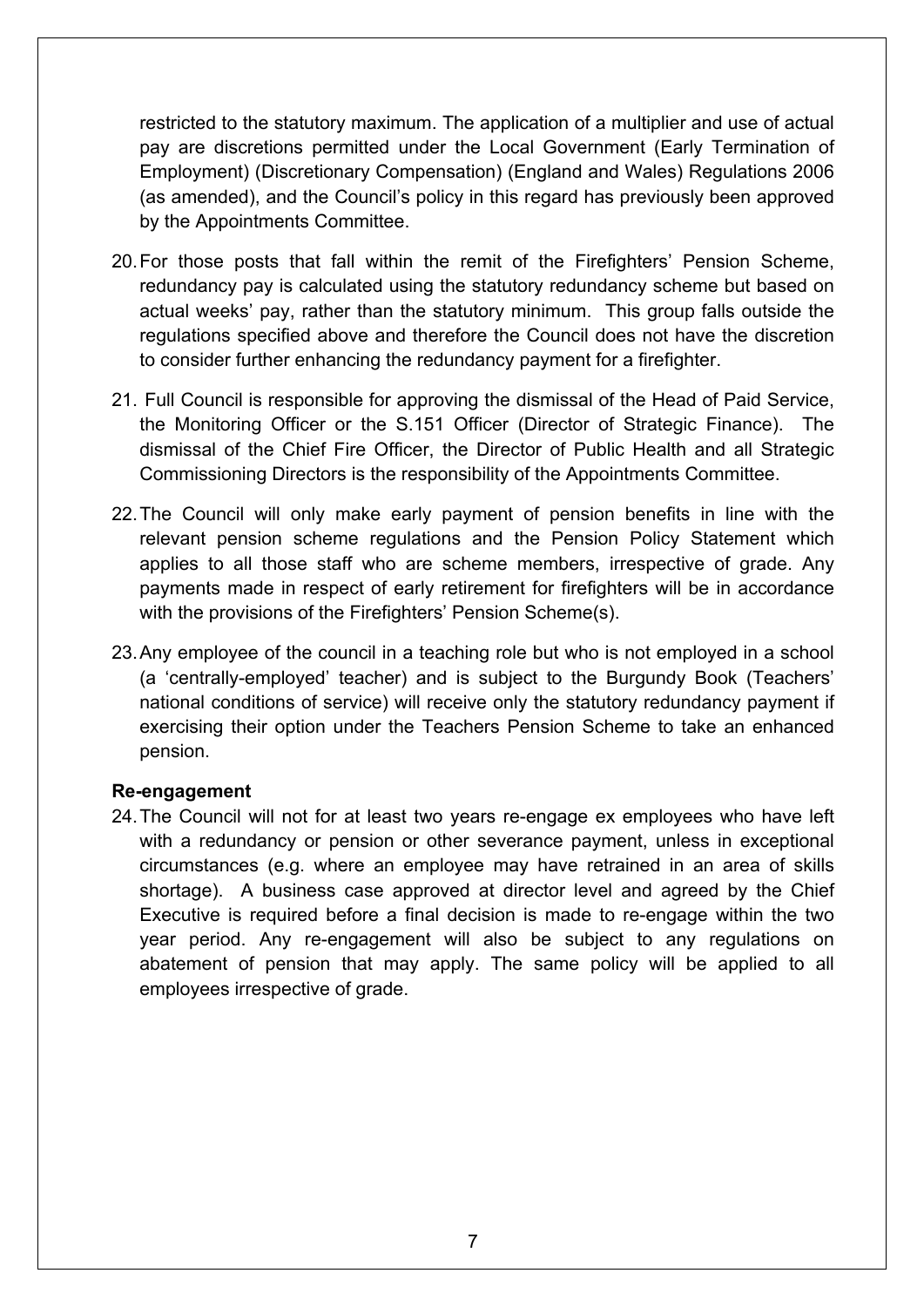#### **Any other allowances arising from employment**

*The following allowances apply to all employees, with the exception of centrally employed teachers and firefighters:*

### **Payment for acting up or additional duties**

- 25.Staff employed on Executive Reward Band grades are expected to be flexible in managing changing requirements. Therefore an honorarium will only be paid in exceptional circumstances and subject to approval by the Chief Executive. Any such arrangement must be for a designated time-limited period only and must be subject to agreement by the Head of HR that it does not infringe equal pay legislation.
- 26.For other staff, in limited situations where when an employee may be required or requested temporarily to carry out work of a higher grade, or otherwise undertake duties outside the scope of their contract of employment, the Council may consider an honorarium payment, the value of which must be consistent with equal pay and JE principles. Any such payments are subject to review and are entirely at the Council's discretion and will only be made for a specified time-limited period.

### **Unsocial hours and overtime payments**

- 27.The Council does not make unsocial hours or overtime payments to any employees on Executive Reward band grades.
- 28.For other employees (i.e. other than those on Executive Reward Band grades), the Council recognises that certain roles and services require employees to work unsocial hours, or be available to work and therefore on standby. In these circumstances the Council has a policy to provide additional payments or time off in lieu for eligible employees (those up to and including point 31 of the Green Book pay spine) and has discretion to extend such arrangements to employees on higher salary points, subject to approval of a business case by the relevant director and Head of HR. Full details are set out in the Additional Payments Policy in the Employment Handbook on Staffnet.

#### **Recruitment and retention allowances**

29.The Council has discretion to apply recruitment or retention allowances in appropriate cases (e.g. evidenced recruitment or retention difficulties in respect of a particular type of post). The Appointments Committee would agree any such payments for Chief Officers and for all other employees the decision would be made by the Chief Executive.

## **Car and motor cycle allowances**

30.Reimbursement of approved business mileage is made in accordance with the Council's locally agreed mileage rates, which currently mirror the approved HMRC rates.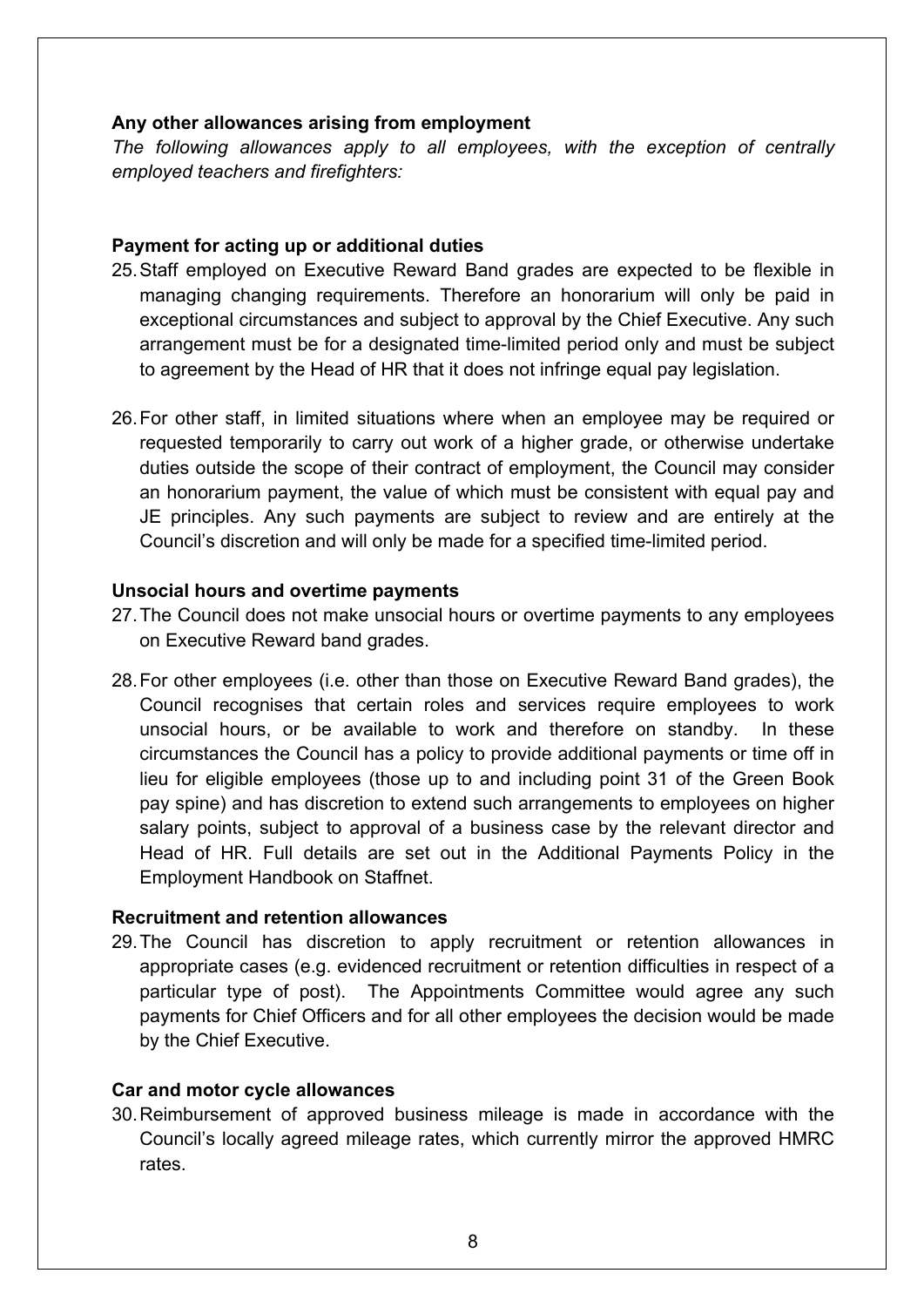## **Election duties**

31.The Council is obliged to appoint a County Returning Officer who has specific duties in relation to council elections. A Returning Officer Payment is made in relation to this role, which is reviewed every four years in line with the Council election cycle.

### **Additional payments for firefighters**

32.Any additional payments made to firefighters are in line with the National Joint Council for Local Authorities Fire and Rescue Services (known as the 'Grey Book') and, where appropriate, the National Joint Council for Brigade Managers of Local Authorities Fire and Rescue Services (known as the 'Gold Book').

### **The relationship between the remuneration of Chief Officers and other employees**

- 33.The Council does not (and is not obliged to) have a specific policy on pay multiples, but recognises that the Hutton Review of Fair Pay in the Public Sector recommends a maximum ratio of 1:20 between the highest and lowest remunerated posts.
- 34.In accordance with the *Local Government Transparency Code (2014)*, the Council uses the principle of pay multiples to provide a wider understanding of the relationship between its highest and lowest paid employees and these multiples are published annually on the Council's web-site.

#### **Policy review**

- 35.This policy will be reviewed again no later than 31st March 2019.
- 36.The Council may amend the policy at any time with Full Council approval. If any within-year amendments are made the revised version will be published on the Council's website at that time.
- 37.In this regard it is noted that, at the time of publication, a number of statutory provisions relating to public sector severance payments are anticipated to come into force during 2018-19, which may require amendments to this Pay Policy Statement. Any such amendments resulting from the above will be considered by the Appointments Committee before being submitted to Full Council for approval.

# **Publication of and access to information relating to the remuneration of Chief Officers**

38.Further information is available in the following documents on the Council's website:

- Statement of Accounts
- Pension Policy Statement
- Pay multiples